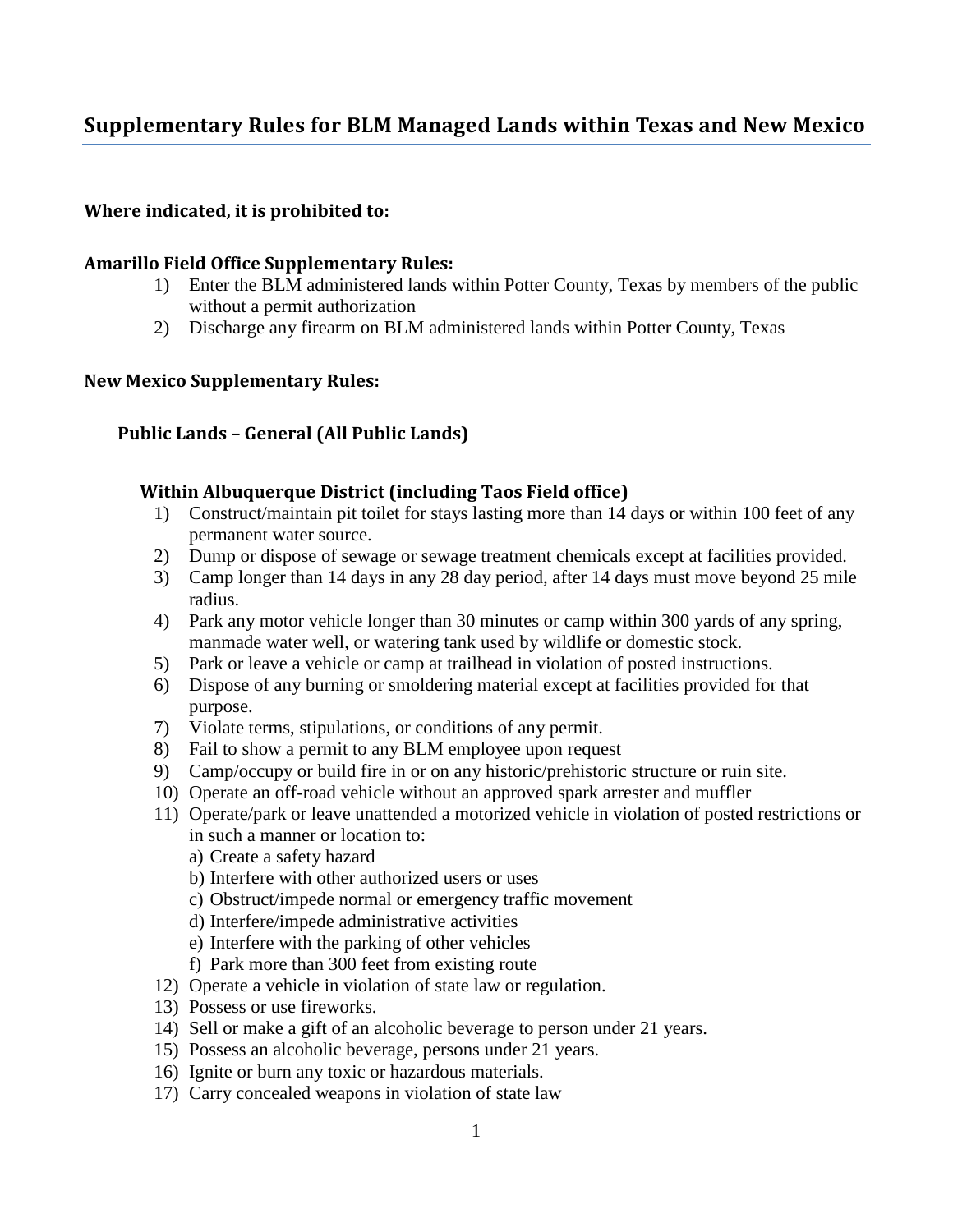- 18) Discharge firearm or any implement capable of taking a human life, causing injury, or damaging property
	- a) Within 150 yards of residence, building, campsite, developed recreation site or occupied area.
	- b) On, from, or across a developed road; within fenced ROW; within 40 feet of unfenced road; across body of water; or recklessly/carelessly; or if any person/property is exposed to injury/damage
- 19) Act in a disorderly fashion
- 20) Fail to prevent a pet from harassing, molesting, injuring, or killing humans, domestic animals, wildlife or livestock.
- 21) Fail to comply with State boating regulations
- 22) Enter a cave without each person wearing a safety helmet with chin strap and at least three sources of light
- 23) Possess a glass container where prohibited
- 24) Cut, remove, or transport woody materials except as authorized.
- 25) Remove or transport any mineral resources without consent or a valid permit.
- 26) Annoy or disturb bats, raptors, reptiles or other protected species including nesting sites or areas.
- 27) Violate any state law or regulation concerning conservation or protection of natural resources.

#### **Within Pecos District**

- 1) Construct or maintain any pit toilet facility
- 2) Dump or dispose of sewage or sewage treatment chemicals except at facilities provided.
- 3) Shower or bathe at any improved or developed water source unless designated for that purpose.
- 4) Camp longer than 14 days in any 28 day period, after 14 days must move beyond 25 mile radius.
- 5) Park any motor vehicle longer than 30 minutes or camp within 300 yards of any spring, manmade water well, or watering tank used by wildlife or domestic stock.
- 6) Dispose of any burning or smoldering material except at facilities provided for that purpose.
- 7) Cut, remove, or transport any unauthorized woody material.
- 8) Remove or transport any mineral resources without consent or a valid permit
- 9) Collect or Remove any natural resource where such restrictions are posted
- 10) Fail to prevent a pet from harassing, molesting, injuring, or killing humans, wildlife or livestock.
- 11) Violate terms, stipulations, or conditions of any permit.
- 12) Fail to show a permit to any BLM employee upon request.
- 13) Camp/occupy or build fire in or on any historic/prehistoric structure or ruin site.
- 14) Conduct competitive or commercial operations or events without a permit.
- 15) Operate an off-road vehicle without an approved spark arrester and muffler
- 16) Fail to display required State off-road vehicle registration
- 17) Lubricate or repair any vehicle, except when necessitated by emergency
- 18) Operate/park or leave unattended a motorized vehicle in violation of posted restrictions or in such a manner or location to: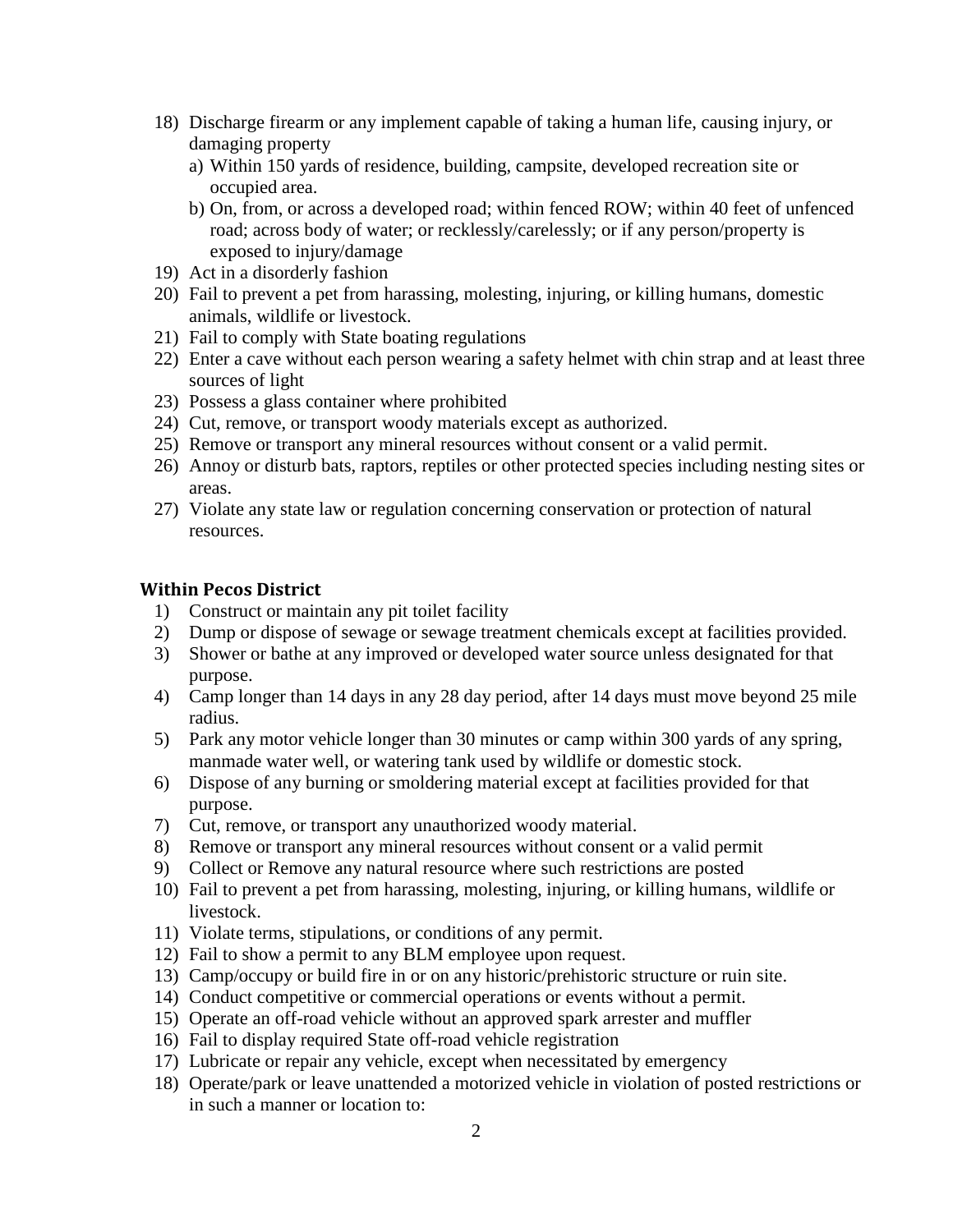- a) Create a safety hazard
- b) Interfere with other authorized users or uses
- c) Obstruct/impede normal or emergency traffic movement
- d) Interfere/impede administrative activities
- e) Interfere with the parking of other vehicles
- f) Endanger property or any person
- 19) Possess or use fireworks
- 20) Leave a campfire unattended or fail to completely extinguish after use
- 21) Sell or make a gift of an alcoholic beverage to person under 21 years
- 22) Possess an alcoholic beverage, persons under 21 years
- 23) Ignite or burn any toxic or hazardous materials
- 24) Carry a concealed weapon
- 25) Fail to comply with state boating regulations

#### **Within Las Cruces District (including Socorro Field Office)**

- 1) Construct or maintain any unauthorized toilet facility
- 2) Dump or dispose of sewage or sewage treatment chemicals except at facilities provided
- 3) Shower or bathe at any improved or developed water source unless designated for that purpose
- 4) Camp longer than 14 days in any 28 day period, after 14 days must move beyond 25 mile radius
- 5) Park any motor vehicle longer than 30 minutes or camp within 300 yards of any natural/manmade water source. Hunters may not park within 300 yards of these water sources.
- 6) Dispose of any burning or smoldering material except at facilities provided for that purpose
- 7) Cut, remove, or transport any unauthorized woody material.
- 8) Remove or transport any mineral resources without consent or a valid permit
- 9) Fail to prevent a pet from harassing, molesting, injuring, or killing humans, wildlife or livestock
- 10) Violate terms, stipulations, or conditions of any permit
- 11) Fail to show a permit to any BLM employee upon request
- 12) Camp/occupy or build fire in or on any historic/prehistoric structure or ruin site
- 13) Conduct competitive or commercial operations or events without a permit
- 14) Operate an off-road vehicle without an approved spark arrester and muffler
- 15) Fail to display required State off-road vehicle registration
- 16) Lubricate or repair any vehicle, except when necessitated by emergency
- 17) Operate/park or leave unattended a motorized vehicle in violation of posted restrictions or in such a manner or location to:
	- a) Create a safety hazard
	- b) Interfere with other authorized users or uses
	- c) Obstruct/impede normal or emergency traffic movement
	- d) Interfere/impede administrative activities
	- e) Interfere with the parking of other vehicles
	- f) Endanger property or any person
- 18) Possess or use fireworks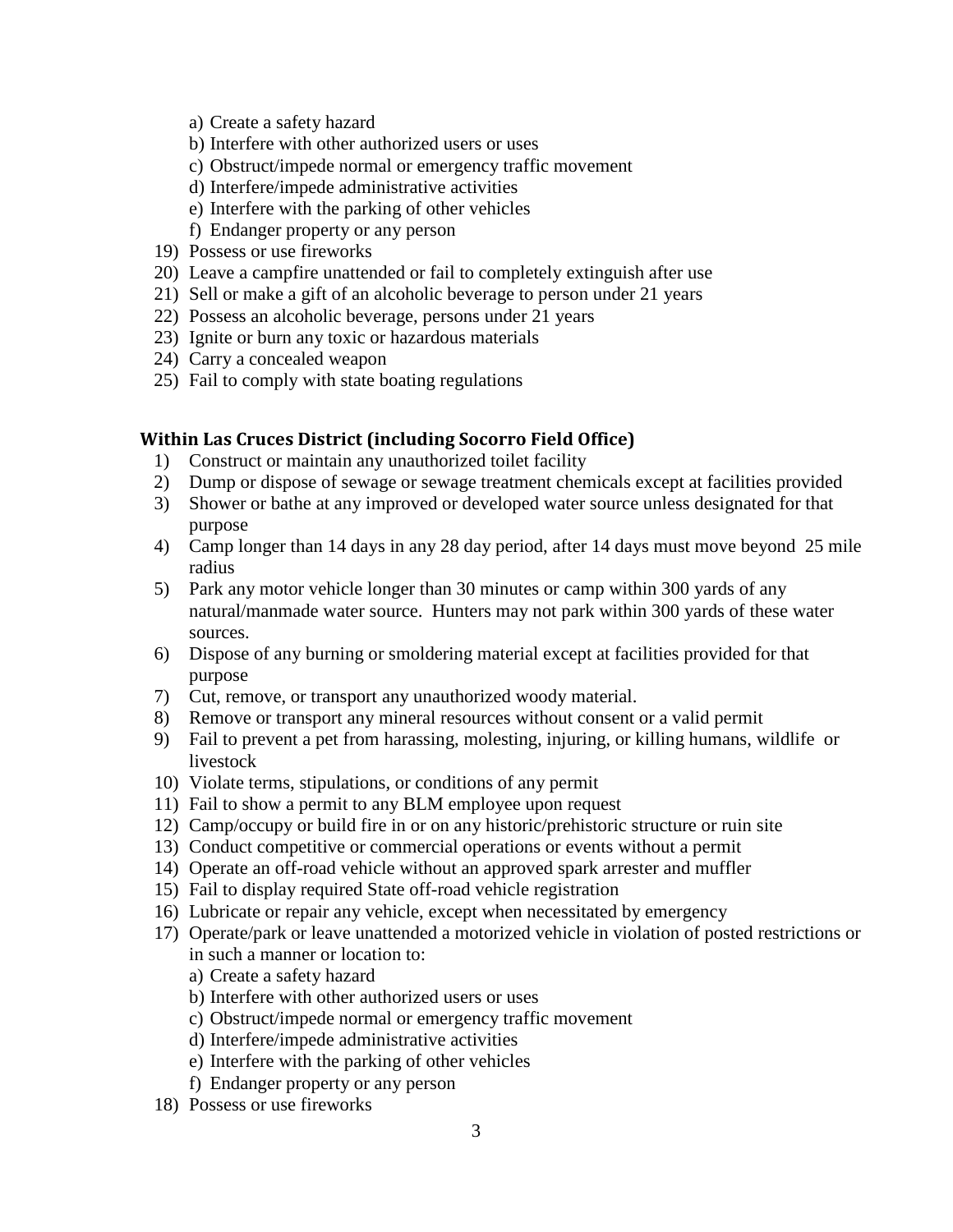- 19) Leave a campfire unattended or fail to completely extinguish after use
- 20) Sell or make a gift of an alcoholic beverage to person under 21 years
- 21) Possess an alcoholic beverage, persons under 21 years
- 22) Ignite or burn any toxic or hazardous materials
- 23) Carry a weapon in violation of state or federal law
- 24) Abandon animals
- 25) Fail to comply with state boating regulations

# **Public Lands – Within Developed Recreation Areas and Sites**

## **Within Albuquerque District (including Taos Field office)**

- 1) Reserve camping space, except at group facilities.
- 2) Camp longer than 7 days in 28 day period must move at least 25 miles and not return within 30 days.
- 3) Park more than two 4-wheeled vehicles or five 2- or 3-wheeled vehicles and occupy site with more than 15 individuals except at group sites.
- 4) Camp or occupy between 10 p.m. 6 a.m. at Black Rock Spring, County Line, John Dunn Bridge, Lover's Lane, Manby Hot Springs, Quartzite, La Ventana Natural Arch, Tent Rocks, Bluewater Canyon, Canon Tapia, Guadalupe Ruin and community, Ward Ranch Recreation area./sites, Wild Rivers Bear Crossing and Chawalauna Overlooks, or Orilla Verde Recreation Area's gauging station picnic site.
- 5) Engage in noncommercial floatboating without the following items for each person, boat, or group:
	- a) Approved U.S. Coast Guard Type I, III or V life preserver which must be worn at all times while on rivers
	- b) First aid kit for each group
	- c) Other items required by permit for use of a river segment
- 6) Build, tend, or use a campfire except in a stove, grill, fireplace or ring provided for such purpose.
- 7) Build, tend, or use a campfire in Tent Rocks Recreation Area.
- 8) Ride a horse or bicycle in areas or trails posted closed to such use.
- 9) Launch or take out boats, except in an emergency, at any site within Orilla Verde Recreation Area not designated for such use
- 10) Use motorized craft within Rio Grande Wild & Scenic River, Lower Gorge Special Recreation Management area between County Line and Velarde Diversion Dam, Rio Chama Wild & Scenic River.
- 11) Operate non-street legal motorized vehicles within boundaries of all recreation areas/sites.
- 12) Operate motor vehicles within Ignacio Chavez Grant or Elk Springs during seasonal closures.
- 13) Operate motor vehicle within San Ysidro Trails Limited Area except as authorized by special use permit.
- 14) Park a vehicle other than in areas established for such use or further than 25 feet from designated roads.
- 15) Cut or gather green trees or parts, or remove down or standing dead wood for any purpose.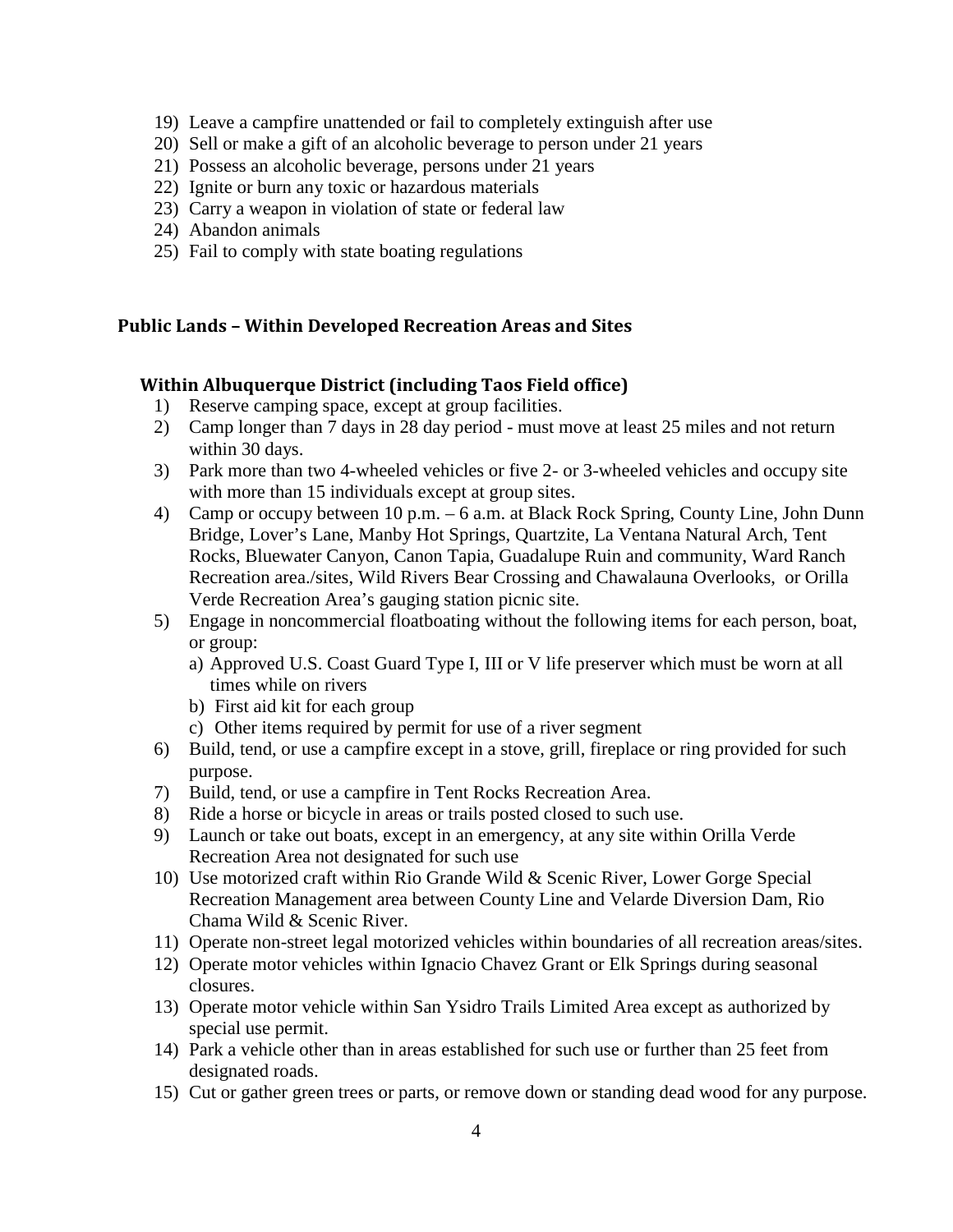- 16) Climb or walk on "Tent Rock Formation" in Tent Rocks Recreation Area.
- 17) Participate in technical rock climbing within La Ventana Natural Arch area.
- 18) Use mechanized equipment or create bank disturbance during recreational gold panning.
- 19) Fail to immediately remove or dispose of in a sanitary manner all pet fecal matter, trash, garbage or waste
- 20) Bring a pet on any nature/interpretive trail, cave, or freshwater spring signed as closed to pets. Service animals are exempt.
- 21) Fail to maintain quiet hours between 10 pm and 6am, or posted hours
- 22) Post or distribute any sign, poster, printed material, or commercial advertisement.
- 23) Use, display, or carry a weapon within developed campsites or picnic areas.
- 24) Bring equine stock/llamas/cattle/livestock within campgrounds/picnic area unless facilities have been specifically provided for such use
- 25) Discharge firearm or other weapon, or hunt trap in or within ½ mile of developed recreation site or area
- 26) Be publicly nude at Wild Rivers, Orilla Verde or Santa Cruz Lake recreation areas, Lower Gorge SRMA or John Dunn Bridge recreation site.
- 27) Shower or bathe at any improved or developed water source not designated for such purpose

#### **Within Pecos District**

- 1) Fail to immediately remove/dispose of in a sanitary manner all pet fecal matter/trash/garbage/waste
- 2) Reserve camping space, except at group facilities.
- 3) Fail to physically restrain pet at all times within developed campsites and picnic areas. Pets are prohibited where posted. Service animals are exempt from this rule.
- 4) Reserve space, except within guidelines for group facility reservations.
- 5) Fail to maintain quiet hours between 10 pm and 6am, or posted hours
- 6) Park more than two motorized vehicles or occupy site with more than 10 individuals except at group sites.
- 7) Operate vehicles off existing or designated roads and trails unless facilities have been specifically provided for such use
- 8) Park or occupy a handicapped parking space without displaying identification tag or plate
- 9) Post or distribute any sign, poster, printed material, or commercial advertisement.
- 10) Discharge firearm or other weapon, hunting and trapping within 150 yards of developed recreation site or area.
- 11) Use a weapon in violation of state law.
- 12) Dispose of any waste or gray water except where facilities are provided.
- 13) Bring equine stock/llamas/cattle/livestock within campgrounds/picnic area unless facilities have been specifically provided for such use
- 14) Gather or collect any natural resource, mineral, cultural or artifact without required permit.
- 15) Cut or gather green trees or parts, or remove down or standing dead wood for any purpose.
- 16) Fail to adhere to fire danger ratings issued by the Government.
- 17) Enter the following caves between 1 November and 15 April: Fort Stanton, Torgac, Torgac Annex, Crockett, Crystal, Big-Eared Cave, Bat Hole, Malpais Madness, Tres Ninos and Feather. Authorized persons and emergency responders are exempt